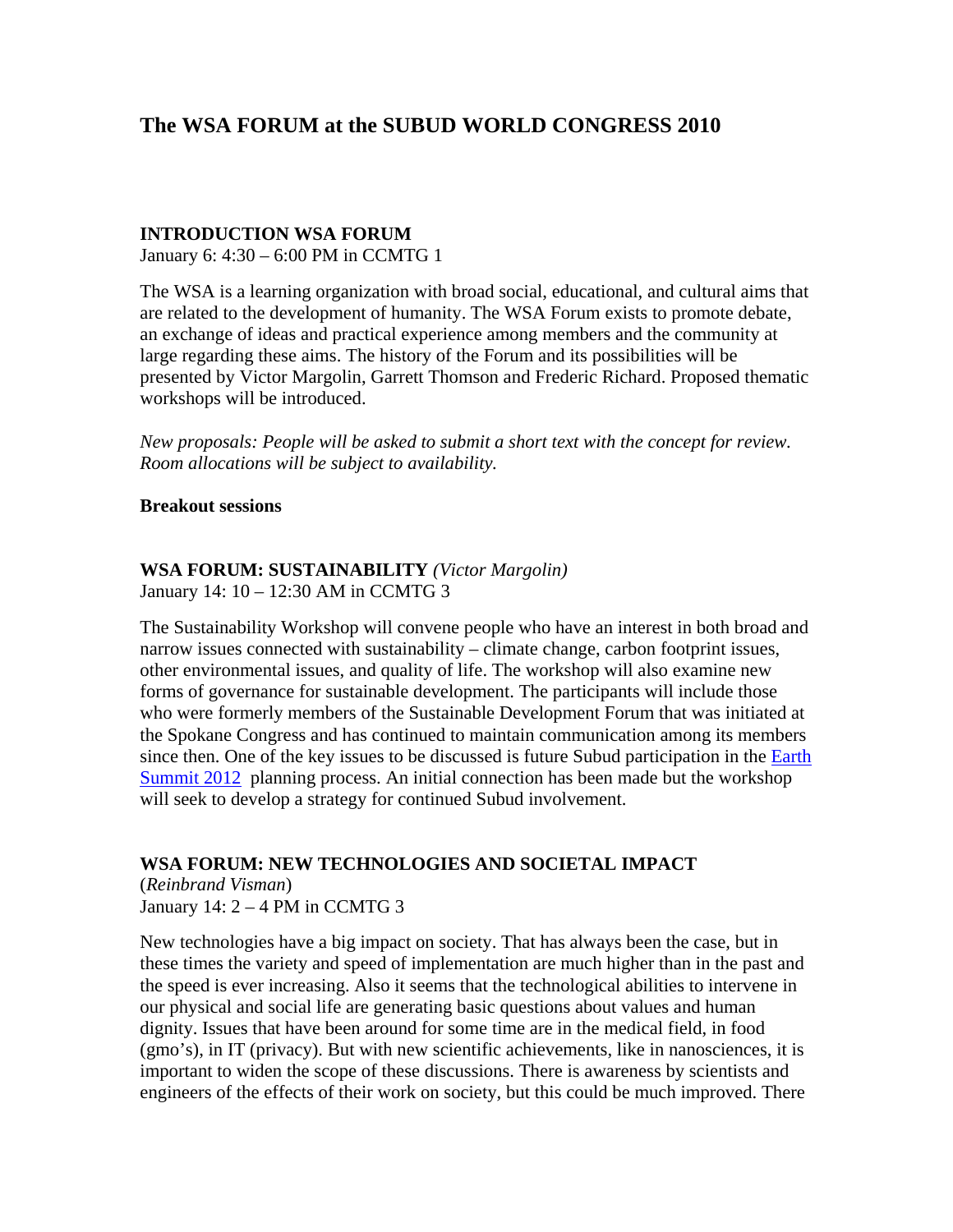is for instance a European policy on ethics in technology; there is literature about upstream involvement of society in scientific research. But it would be interesting to go into this discussion from the personal experience of Subud scientists and engineers together with non-Subud invitees, and find out if there are commonalities that could be further developed and shared in a larger group.

## **WSA FORUM: RIGHTS BASED DEVELOPMENT** *(Solen Lees Gratiet)*

January 14: 4:30 – 6:30 PM in CCMTG 3

What are human rights? Who is a human rights defender? A human rights approach – what is it? Why and how? Together with the affiliates our association supports Subud members around the world who work in various fields and implement different human rights such as: the right to health, the rights to a livelihood and a livable environment, the right to education and to peace; and a right most but not all members can take for granted, the right to religious and spiritual practice.

## **WSA FORUM: SUBUD – A GLOBAL INTERFAITH-INTERCULTURAL PLAYER. WHY AND HOW?** *(Ruslan Feldman)*

January 15: 10 – 12:30 AM in CCMTG 3

At this time in the world, the need for alliances and coalitions seems more important than ever. With tribal, racial, cultural, and religious differences regularly causing friction and strife, what collaborative role or roles can or should Subud, an organization and spiritual practice with members from many of the world's cultures, races, and faiths, play in harmonizing differences through advancing interfaith and intercultural understanding? Or should Subud play a role at all? The World Subud Association has created the Forum format at the 2010 World Congress to give members a space to discuss these and related questions thoroughly and frankly and to report back their concerns and suggestions to the Association and membership for further discussion and, if warranted, action.

### **WSA FORUM: SUBUD AND THE UNITED NATIONS**

(*Amalia Rasheed and Frederic Richard*) January  $15: 2 - 4$  PM in CCMTG 3

We will examine the role of our association in the activities and fora of the UN. We propose to start by a broad review of the profound and rapid transformations our world is living through and by an exchange of views on global issues and challenges faced by humanity to ensure its sustainable development. We will look at a range of interrelated issues such as poverty, environmental degradation and climate change, human rights, cultural diversity, inter-spiritual / interfaith dialogue and peace. ...We would focus particularly on the role of civil society and the increased importance of Global Public Private Networks.